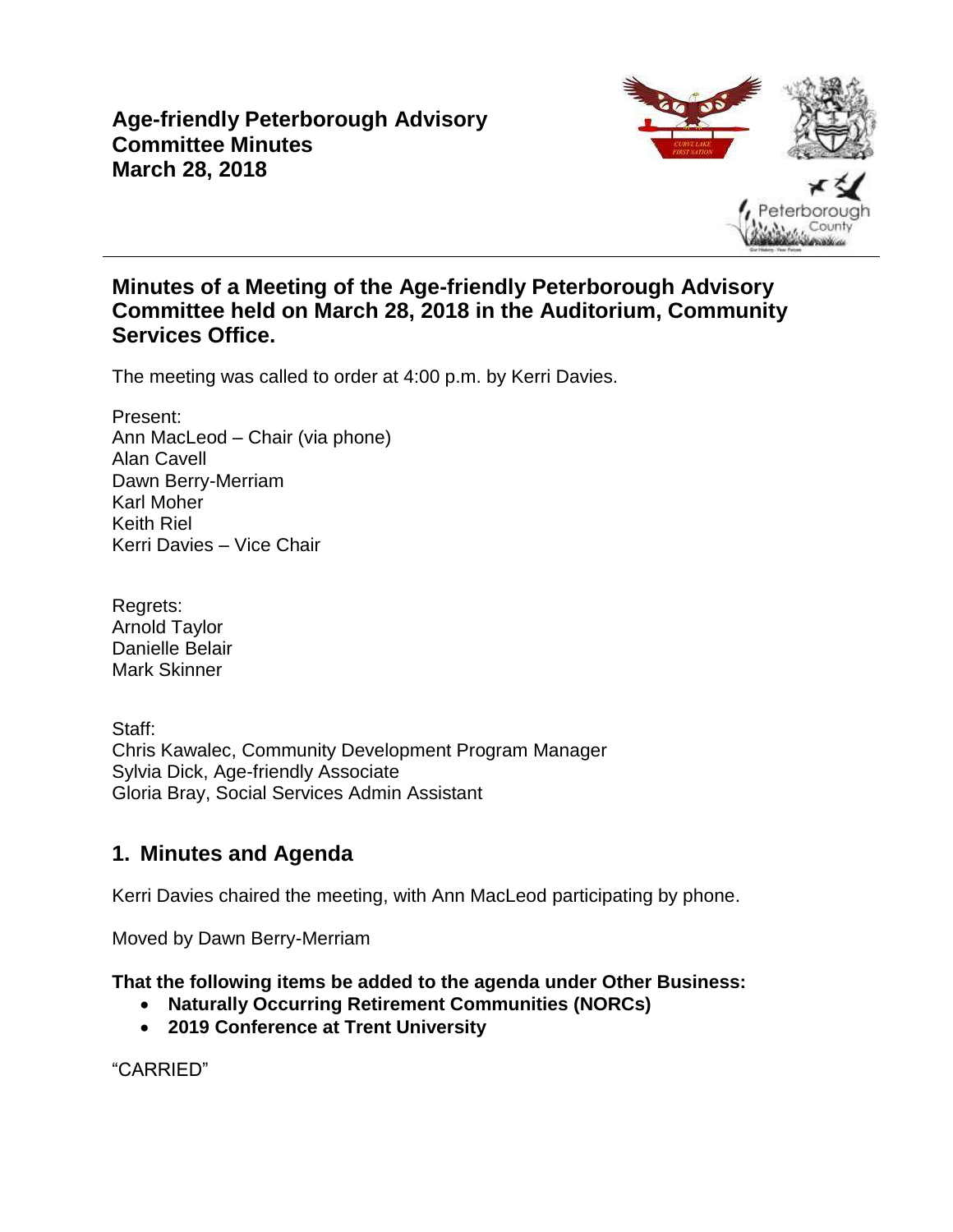#### **Minutes – January 10, 2018**

Moved by Karl Moher

**That the minutes of the Age-friendly Peterborough Advisory Committee held on January 10, 2018 be approved.**

"CARRIED"

### **Consent Agenda**

No items were passed as part of the Consent Agenda

### **2. Disclosure of Pecuniary Interest**

There were no disclosures of pecuniary interest.

### **3. Community Development Program Manager Report AFPAC18-004 Status Report of the Community Development Program Manager**

Moved by Karl Moher

**That the Age-friendly Peterborough Advisory Committee approves the recommendation outlined in Report AFPAC18-004 dated March 28, 2018 of the Community Development Program Manager.**

**That Report AFPAC18-004 be received for information.**

"CARRIED"

# **4. Community Development Program Manager Report AFPAC18-005 Update on Allocation of Funding from the United Way**

Motion by Keith Riel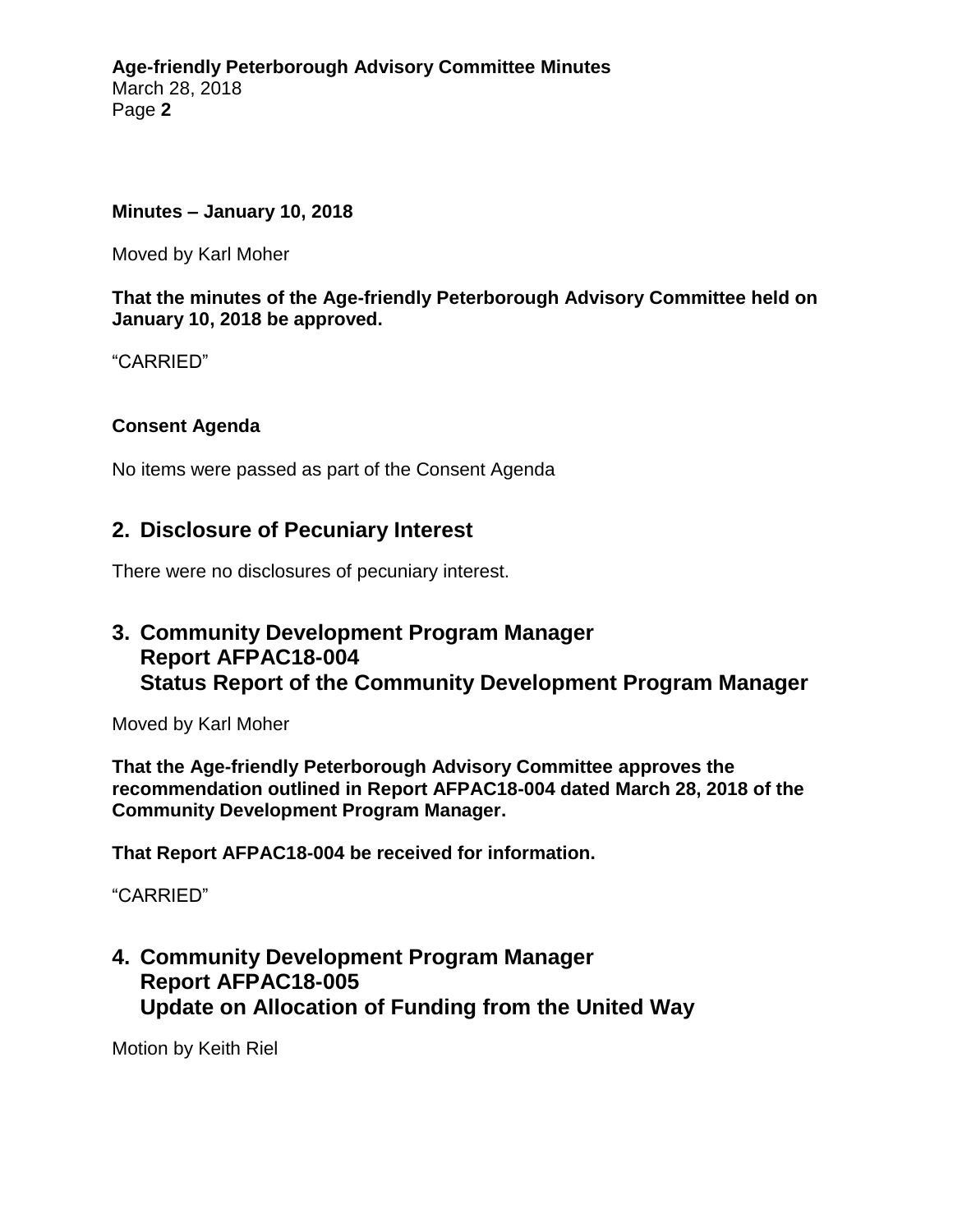**Age-friendly Peterborough Advisory Committee Minutes** March 28, 2018 Page **3**

**That the Age-friendly Peterborough Advisory Committee approves the recommendation outlined in Report AFPAC18-005 dated March 28, 2018 of the Community Development Program Manager.**

**That Report AFPAC18-005 be received for information.**

### "CARRIED"

### **5. Community Development Program Manager Report AFPAC18-006 Revisions to the AFPAC Terms of Reference**

Motion by Keith Riel

**That the Age-friendly Peterborough Advisory Committee approves the recommendations outlined in Report AFPAC18-006 dated March 28, 2018 of the Community Development Program Manager, as follows:**

- **a) That Curve Lake First Nation and Hiawatha, that Hiawatha First Nation be added to the Terms of Reference as highlighted in Appendix A;**
- **b) That the number of Members on AFPAC be increased by one Member for a total of twelve (12) Members;**
- **c) That the new Member be a Community Seat assigned to Hiawatha First Nation; and**
- **d) That the existing First Nation Community Seat be assigned to Curve Lake First Nation.**

"CARRIED"

# **6. Community Development Program Manager Report AFPAC18-007 Reporting Protocols for Age-friendly Peterborough Community Report TV Show**

Motion by Karl Moher

**That the Age-friendly Peterborough Advisory Committee approves the recommendation outlined in Report AFPAC18-007 dated March 28, 2018 of the Community Development Program Manager as follows:**